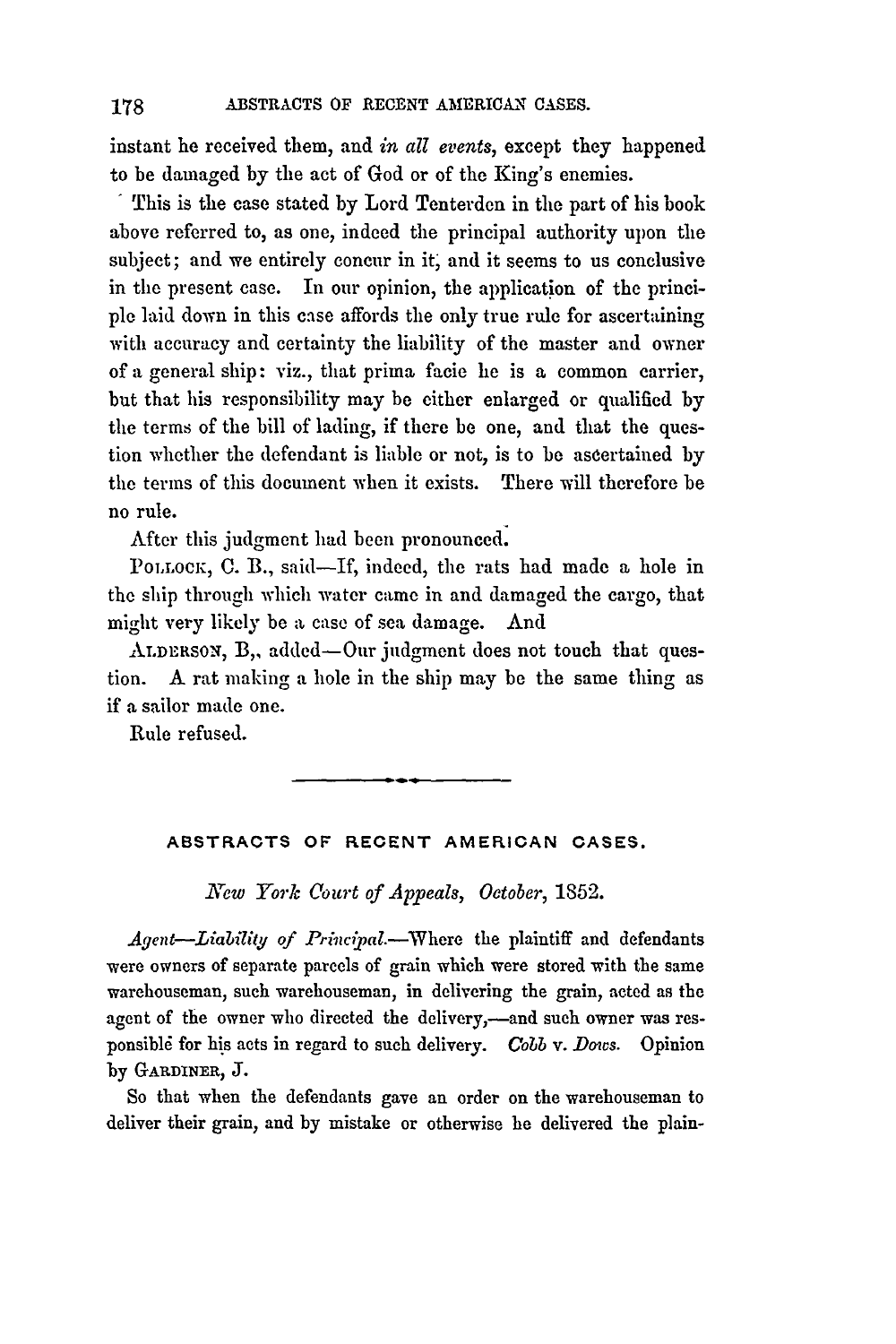tiff's, and not the defendants', whereby the defendants received the benefit of such delivery, as if it had been their own, it was held that the plaintiff can recover the value of the defendants, they being responsible for the wrongful act of the warehouseman, who, in the delivery, acted as their agent. *Ibid.*

*Bailment-Advance of .Money on Warehouseman's Receipt.-A* warehouseman's receipt does not cover any goods, except such as are actually in his possession at the time of giving it, and though assigned to a third person who has in good faith advanced money upon it, does not give him any claim to, or title in property afterwards delivered to **the** warehouseman. *Gardiner* v. Snydam. Opinion by Ruggues, C. J.

In this case, the defendants advanced money on a warehouseman's receipt, for **536** barrels flour, when it appeared that he had only 211 barrels in his possession at the time. *Held,* the defendants could claim only for the 211 barrels, as against third persons, although the warehouseman afterwards received enough more to fill the receipt. *Ibid.*

*Banking Corporations, Powers* of.-Every association organized under the Act to authorize the business of banking, and the Acts amending the same, is a moneyed corporation within the meaning of the statutes of this State, relating to moneyed corporations; and is bound and affected by those statutes, excepting only so far as such statutes are inconsistent with the provisions either of the Act to authorize the business of banking, or of the act amending the same. *Pell v. The State of Ohio. North American Trust and Banking Company v. The Same.* Opinions by **GARDINEr.** and **EDMONDS,** J.J.

Such associations are banking corporations, and possess only authority to carry on the business of banking in the manner, and with the powers specified in said act. **Ibid.**

They have no power to purchase state or other stocks for the purpose of selling them for profit, or as a means of raising money, except when such stocks have been received *in good faith*, as *security for a loan* made **by,** or a debt due to, such association, or when taken in payment, in whole or in part, of such loan or debt. *Ibid.*

*Corporation-Illegal Banking--'ertificate of Deposit.-The* plaintiffs made a loan whereby they received from the borrower certain bonds and mortgages in security for the loan at an interest of 7 per cent., and issued their certificates of deposit bearing  $4\frac{1}{2}$  per cent. interest, which they gave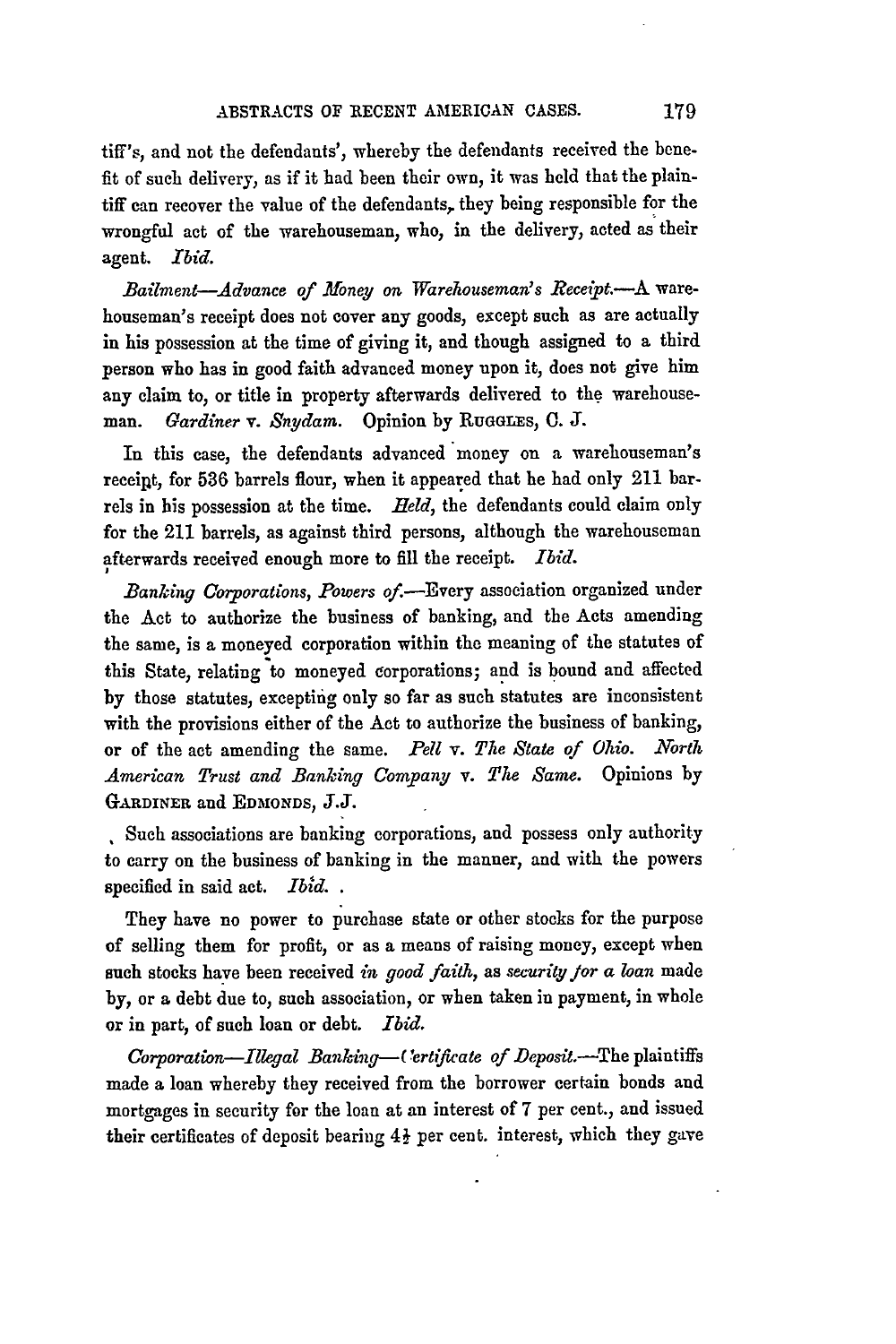to the borrower as the produce of the loan. *Held*, that the transaction was illegal, as the company, under **its** charter, bad no right to issue such paper, to loan or put in circulation as money. *New York Life Ins. and Trust Co. v. Chester Bedee and others.* Opinion **by** WmLLEs, **J.**

Quære? Whether the transaction was not also usurious? *Ibid.* 

Criminal Law-Larceny-Robbery on the High Seas-Jurisdiction.-The offence charged against the prisoner was that of having stolen money from **a** steamboat navigating Long Island Sound, on her passage from New York to Norwich, Connccticut, and when somewhere opposite the county of Suffolk, in this State, and he was therefore indicted for grand larceny committed in the county of New York. *Held,* that the indictment could not be sustained because it did not show whether the prisoner was accused of larceny in New York, or a larceny (om nitted in another county and bringing the stolen property to New York. And the conviction could not be sustained, because Long Island Sound, where this offence was committed, is not a river, lake or canal, within the meaning of our statute, but an arm of the sea. *Manly v. The People.* 

Judgment reversed, and prisoner ordered to be discharged from custody. Opinions by **WELLEs** and **EDMONDS, J.J.**

*Criminal Law-Murder-Error.*-It appearing from the affidavits, that the judgment in this'case was actually rendered after the enactment of the statute allowing a writ of error, although from the record the contrary might be inferred, the motion to dismiss the writ of error denied. *The People v. Clark.* JouzzsoNz, **J.,** and **RUGGLES, OH. J.**

The term "premeditated design," used in our statute, defining murder, has the same signification with the phrases of the common law, "malice aforethought," and "malice prepense," except that it intends express design or malice, and not implied. To constitute murder under our statute, there must be an express design to kill, and if there is such a design, it is enough that it be formed on the instant, and be a part of the fatal blow. *id.*

In cases of deliberate homicide, where there is a specific intention to take life, the offence is murder. The charge of the Oyer and Terminer was therefore right, when it instructed the jury, that if the killing was produced by the prisoner, with an intention to kill, though that intention was formed at the instant of striking the fatal blow, it was murder. *Ibid.*

*Criminal Law-Murder.-On* a trial for murder, where the Court of Oyer and Terminer charged the jury that "if they believed that the kill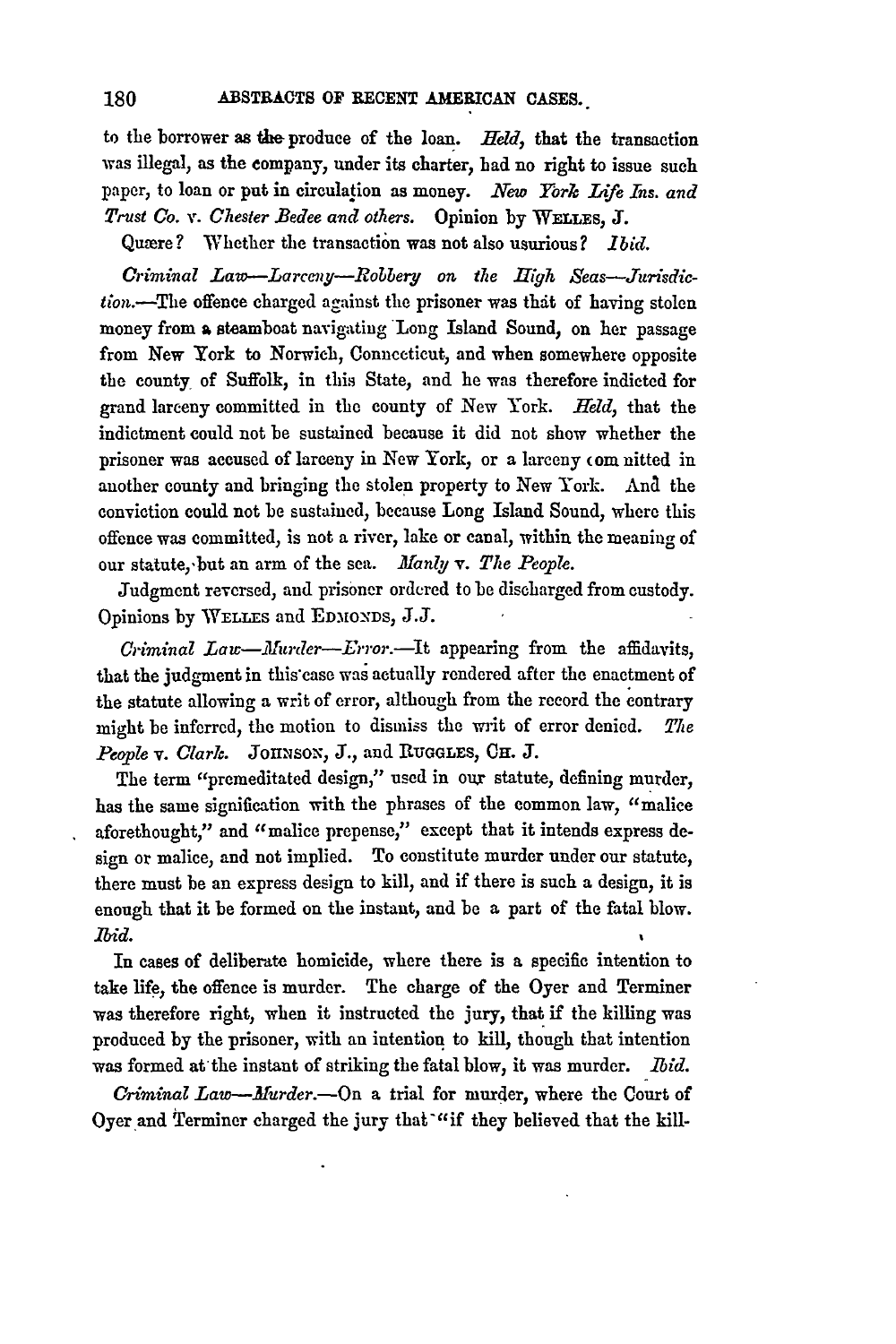ing was produced **by** the prisoner with an intention to kill, though that intention was formed at the instant of striking the fatal blow, it was murder." It was held that the charge was correct, and that no previous meditation was necessary to constitute the crime; the blow being struck with an intention to take life, it is the "premeditated design" specified in the statute. *The* People v. Sullivan. Ruggles, C<sub>H</sub>. J., and JOHNSON, J.

*Debtor and- Creditor- Voluntary Assignment- Wien Yaid.--k* voluntary assignment made by a debtor under failing circumstances, is void if it contain a clause authorising the assignee to sell the assigned property on credit, because it is calculated to binder and delay creditors, and reserves to the debtor or the assignee of his own choice, the absolute control over the debtor's property, which in justice, belongs to the creditor, and enables them, instead of the creditor, to determine when the debt shall be paid. *Nicholson v. Leavitt.* EDMONDs and GARDINER, **J.** *J.*

*Eminent Domain-Property taken for public use.*-The state in exercising its right of eminent domain, may direct not only as to the quantity of land or property which may be taken for the public use, but also as to the quantity or extent of interest in such property, which may be required or taken for such public use; thus, it may take an estate for life or years, as well as an estate in fee, and where it has been taken in fee or absolute ownership, and paid for as such, it will not revert to the original owner upon the ceasing of the public use. Heyward v. City of New *York.* **WELLEs, J.**

Where private property was taken for a public use, as for an alms-house, and the whole value of the owner's interest was assessed and paid for, and he accepted such sum thus awarded, the abandonment of the use of the premises for such public purpose, does not cause the property to revert to the original owner. *Ibid.*

*Error-Exceptions-Bills and Notes-Due Diligence-Protest.-The* exception being to the whole charge, and some part of the charge being correct, the exception is unavailing. *Hunt v. Maybee.* WATSON and **EDMONDS,** *J. J.*

Where a party has attempted to protest a promissory note by a notary, and has given evidence thereof, he is not precluded from proving that he has actually protested the note by one not a notary. *Ibid.*

When there is no dispute about the facts, the question whether due diligence has been used in seeking the residence of the endorser, is a question for the court and not the jury. *Ibid.*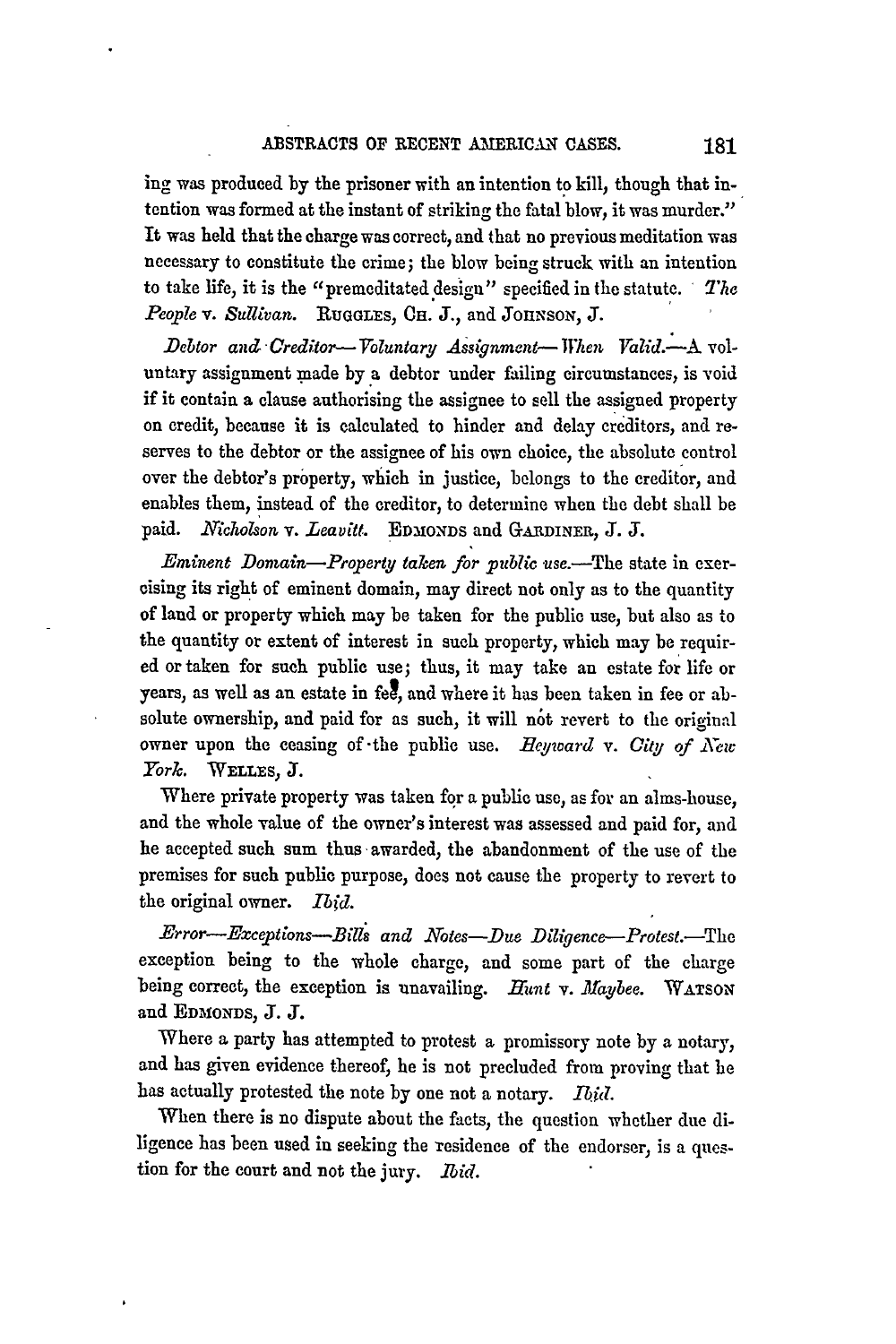## 182 **ABSTRACTS OF RECENT AMERICAN CASES.**

Sed quære? Whether it is due diligence to inquire merely of the holders of the note, and such as they may refer them to, and whether inquiry ought not to have been made of the makers, as to the residence of the indorser--the maker living in the same town with the notary? *Ibid.* 

*Indian Titles-Duties of Commissioners under Treaty.-In* a conveyance of lands by the Indians, and in a treaty confirming and authorizing such conveyance, it was stipulated that the grantees should not have possession until the value of the improvements made by individual Indians should be appraised by commissioners, as provided in the conveyance and treaty, and such value paid into the War office, for the benefit of the Indian owning the improvement. The commissioners were prevented from going on the premises, by individual Indians, and reported the aggregate value of the improvements only, and not each one's share, as required by the grant and treaty, certifying thit they had been prevented by the force used, &c. Held, that that was not a valid excuse, *and* that the right of the grantees to the possession, depended upon the individual appraisement as a condition precedent, which not being performed, the grantees were not entitled to the possession. *Blacksmith v. Kendle*. Opinions by **<sup>E</sup>'DUMONDS** and WEIrs, J. J.

Landlord and Tenant-Lease in Fec<sup>-+</sup>Reservation of Price on Alienation.-In a durable lease, or lease in fce, a clause reserving to the lessor, **a** portion of the price or consideration money upon a sale of the premises by the lessee or his assigns, is void, because repugnant to the grant of the absolute estate. *Depeyster v. Michael.* Opinion **by RuGOLES,** Chief Judge; **GRIDLEY** and **JOHNSON, J.** *J.*

*Landlord and Tenani-Covenant.-Where,* in **a** lease of a pier and bulkhead in. the city of New York, the lessee covenanted to make, at his own expense, all the repairs which might be necessary, upon the bulkhead and pier, and upon all extensions which might be made during the term, and to pay all taxes and assessments upon the demised premises during the term, and during the term there was an extension of the pier, under an ordinance of the Common Council, the expense of which was paid by the lessor.

Held, that the extension thus erected was a part of the demised premises, and belonged to the lessee during the term. *Hancox v. Jacques*. Opinions by **EDMONDS** and **WATSON, J.** *J.*

*Rivers-Right of Riparian Owners to compensatim for Soil taken for a Railroad.-The* Owners of land on the bank of a navigable river, where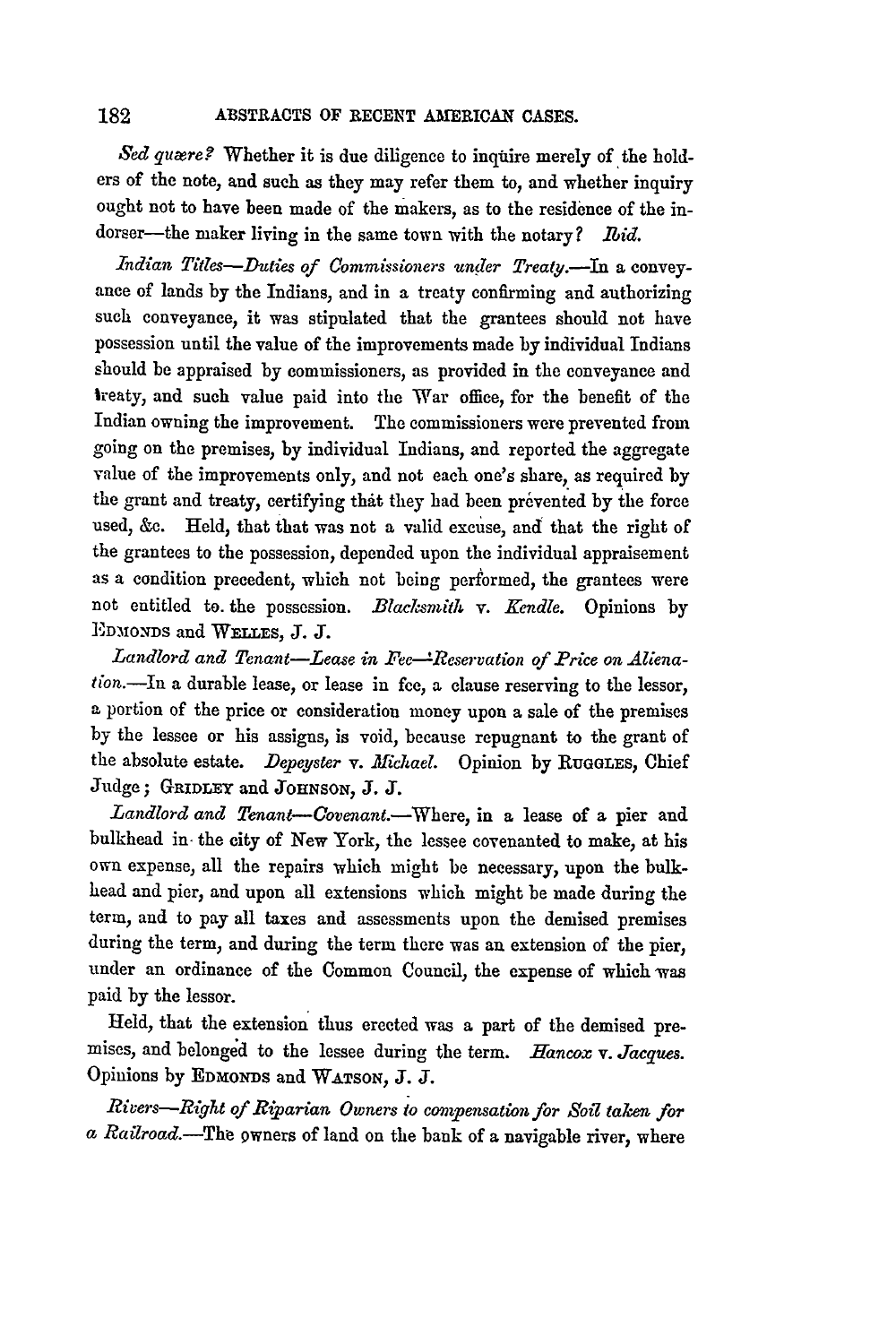the tide ebbs and flows, and whose title extends no further than to high water mark, have no such property in the land under water, or the privilege of using the river as to be entitled to recover damages against a railroad company, who, by grant from the State, construct their road below high water mark, and cut the riparian owner off from access to the channel of the river. *Gould v. Hudson River Railroad Company*. Opinions **by** EDMIONDS and VATSON, **J. J.**

*Shipping-Charter Party- Warranty-Damages.*-Where, in a charter party the vessel was described as "the schooner J. H., of the burden of 190 tons, or thereabouts, now lying in the harbor of New York," such words were words of description only, and were not a warranty that she was of such a tonnage, or that she was then lying in the harbor of New York. Those are matters open to the inspection of the parties, and will not be regarded as a warranty, unless it is very clear that such was the intention of the parties. Ashburner v. Balchen. Opinions by RUGGLES Ch. J., and **JEWETT,** J.

The rule of damages in such case against the charterer who refuses to perform, is the amount specified in the charter party, deducting only such sum as the vessel earned during the time she would have taken to have performed the voyage, and excluding what she might have earned in her return voyage. Ibid.

*Trust-Compensation of Attorney.*-Where a trustee, who held certain lands in trust to receive and pay over the rents and profits, had, together with the *cestui gue trust,* employed an attorney to defend the trust estate from attacks made upon it, and which threatened its existence, the attorney can recover compensation for his services in an action against both trustee and *cestui que trust,* seeking to enforce the claim as a lien on the trust estate **;** it appearing to the court that that was a proper exercise of the discretionary power of the trustee. Aroyes *v. Blakeman.* Opinions by WATSON and WELLES, J. J.

But where the attorney was employed only by the *cestui que trust*, without the consent or approbation of the trustee, he cannot recover against the trust estate. *Ibid.*

*Vender and Vendee-Auction.- An* auctioneer has such a special property or interest in the subject matter of the sale, that he may sue for the price in his own name, unless the principal or real owner elect to sue, and it is not necessary to prove any special interest or property; it flows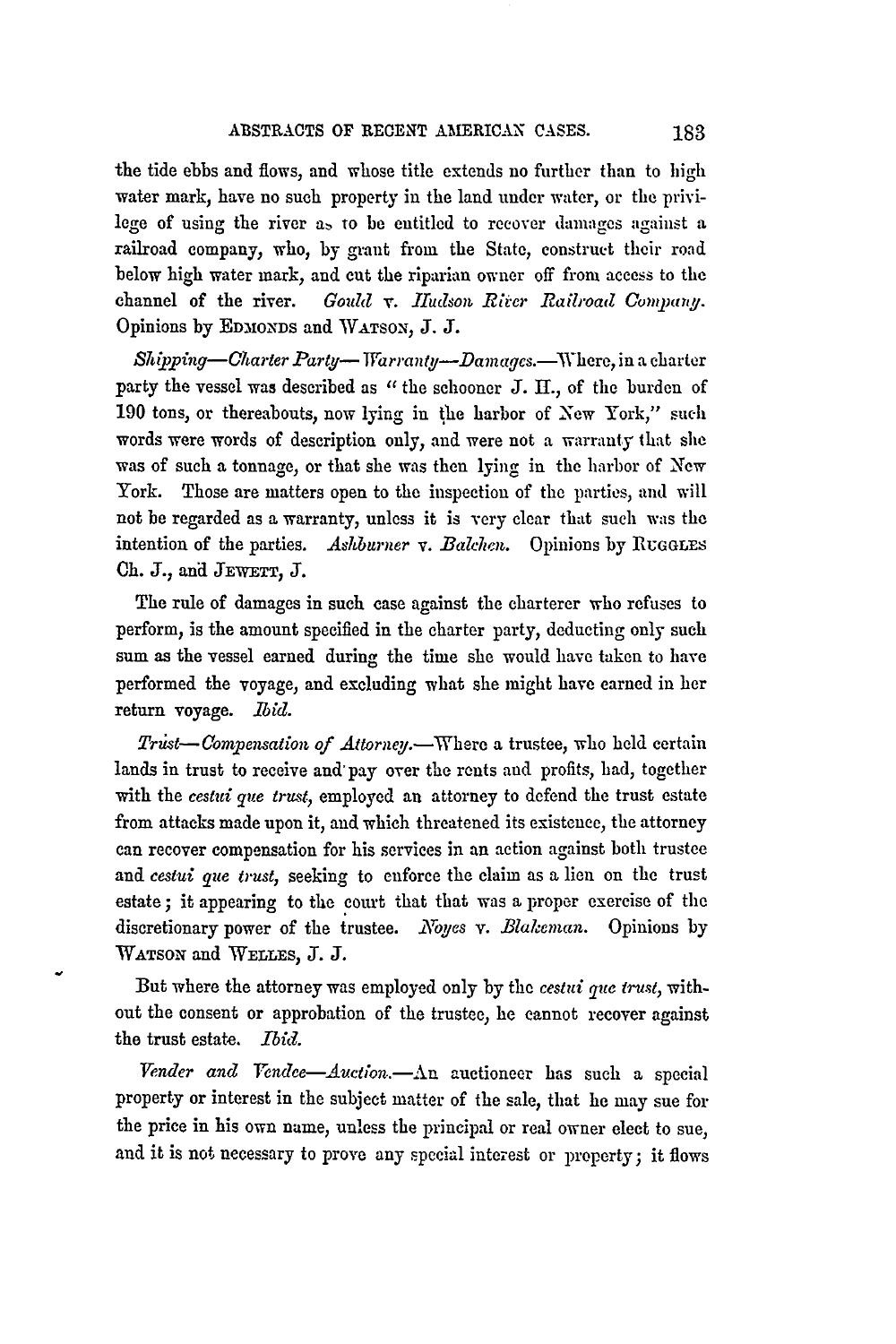from his position as auctioneer, and proof that he has no interest, will not defeat the action. Main v. Minturn. Opinions by EDMONDS and JOHN**soN,** J. J.

A private sale of the property offered *for* sale at public auction, made in violation of the statute, does not vitiate the public sale. The **object** of the statute is to protect the public sale, and its effect is merely to render the private sale void. *Ibid.* 

But if it were otherwise, the purchaser at the public sale cannot take advantage of the defect by retaining the property and refusing to pay for it. That would be affirming the contract in part, and rescinding it in part. He must rescind it *in toto*, and in order to do that, he must place all the parties in the precise position they were in before the contract was made. If he cannot do that, he cannot rescind. Ibid.

Vendor and Vendee-Mistake as to quantity of land sold.-In a sale of land, where both in the agreement for the sale and in the deed carrying out the agreement, the premises are described as containing so many acres, "more or less," those words being inserted upon deliberation, because neither party professed to know the precise quantity contained in the boundaries of the deed, the courts will not interfere to correct any mistake as to quantity. And where the contract has been consummated without fraud, misrepresentation or concealment, as to the real quantity, the courts will not inquire whether there has been a mutual mi-take as to the supposed quantity contained within certain specified boundaries. *Fame* v. *Martin.* Opinions by GARDINER and **ED30O2NDS,** J. J.

A mistake of. fact between parties, will not be corrected unless it is as palpable as if admitted, and has been so great as to produce the conviction that but for the mistake, the contract would never have been made, and, being made, was entirely different from what was intended. *id.*

*Supreme Court of the United States, December, 1852.* 

*Fquity--Injunction--Action at Law.*--Upon an appeal from a decree of the Circuit Court of the United States, for the Southern District of Mississippi, by which an injunction previously awarded the appellants, was dissolved, and the bill dismissed with costs.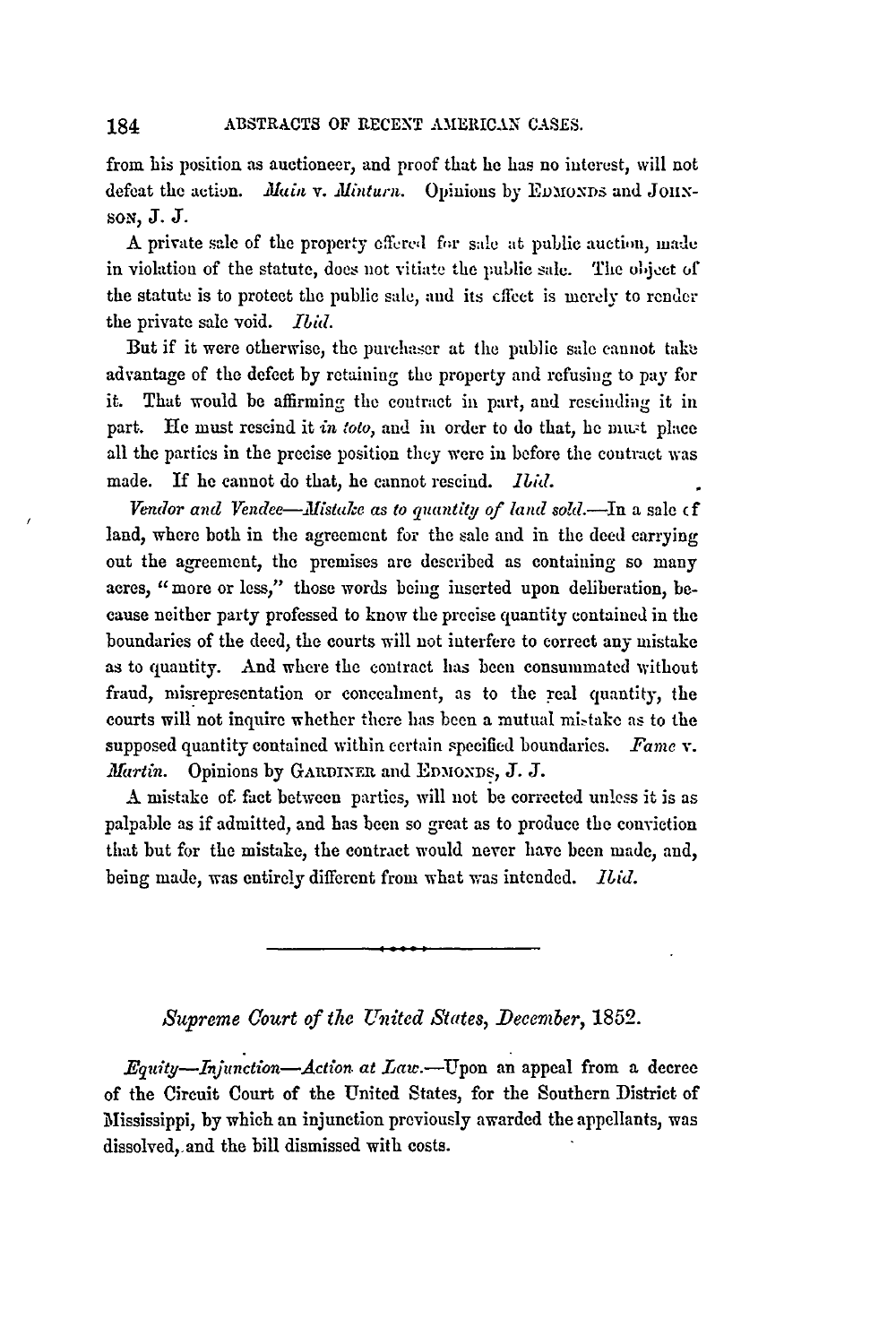The decision of the Supreme Court upon this appeal propounds no new principle; but explicitly re-affirms the well settled doctrines of equity jurisprudence, as declared **by** the Court in the cases of *Creath's Administrator v. Shm,* and of *Truly v. Wanzer* in -the **5th** vol. of Howard's Reports, the former at page 192, and the latter at page 141, of that volume, cases in their principal features almost identical with this. The bill in this case sought relief from the obligation of a contract for the purchase of slaves, alleged to have been imported into the State of Mississippi, and sold in violation of the constitution and laws of that State. A judgment at law had been obtained against the complainant, Sample, by default, as was alleged by him in consequence of his having been lulled to security **by** representations from the respondent. After this judgment, and after execution sued and levied thereon, the complainant, Sample, with the other parties to the bill as his sureties, executed a forthcoming bond for the delivery to the officer of the property levied upon, which bond, on being forfeited, had the force of a judgment by the law of the State. The complainant, Sample, did not aver ignorance, on his part, of the alleged illegality **6f** the compact impugned, nor did he disclaim all purpose by him to evade the constitution and laws of Mississippi: The charge of practices by the respondent, by which the complainant was prevented, or would have been excused from making his defence at law, was not sustained **by** the evidence adduced.

The Supreme Court were of the opinion,--1, That, conceding the contract to have been such as it had been represented by the complainant, Sample, still it shewed him to have been *in pari delicto* with those of whom he complained. 2. That however the nature of the consideration, (if really such as he alleged it to be,) might have shielded him against the attempts of confederates, so far as these should have been urged through the instrumentality of courts of justice, it would have invested him with no rights, no claim to exemption from advantages accidentally obtained by the former, and especially could give him no standing before a tribunal which extends its aid and countenance to those only who can present themselves with pure hands, and as being above suspicion. **3.** That the defence, for the first time attempted by the complainant in his bill, was a *legal* defence, and should have been made in the action at law: that after the judgment against the complainant by default, he, **by** voluntarily executing the forthcoming bond, which he knew had the force of a judgment, had waived all claim to that defence, and in effect given a judgment **by**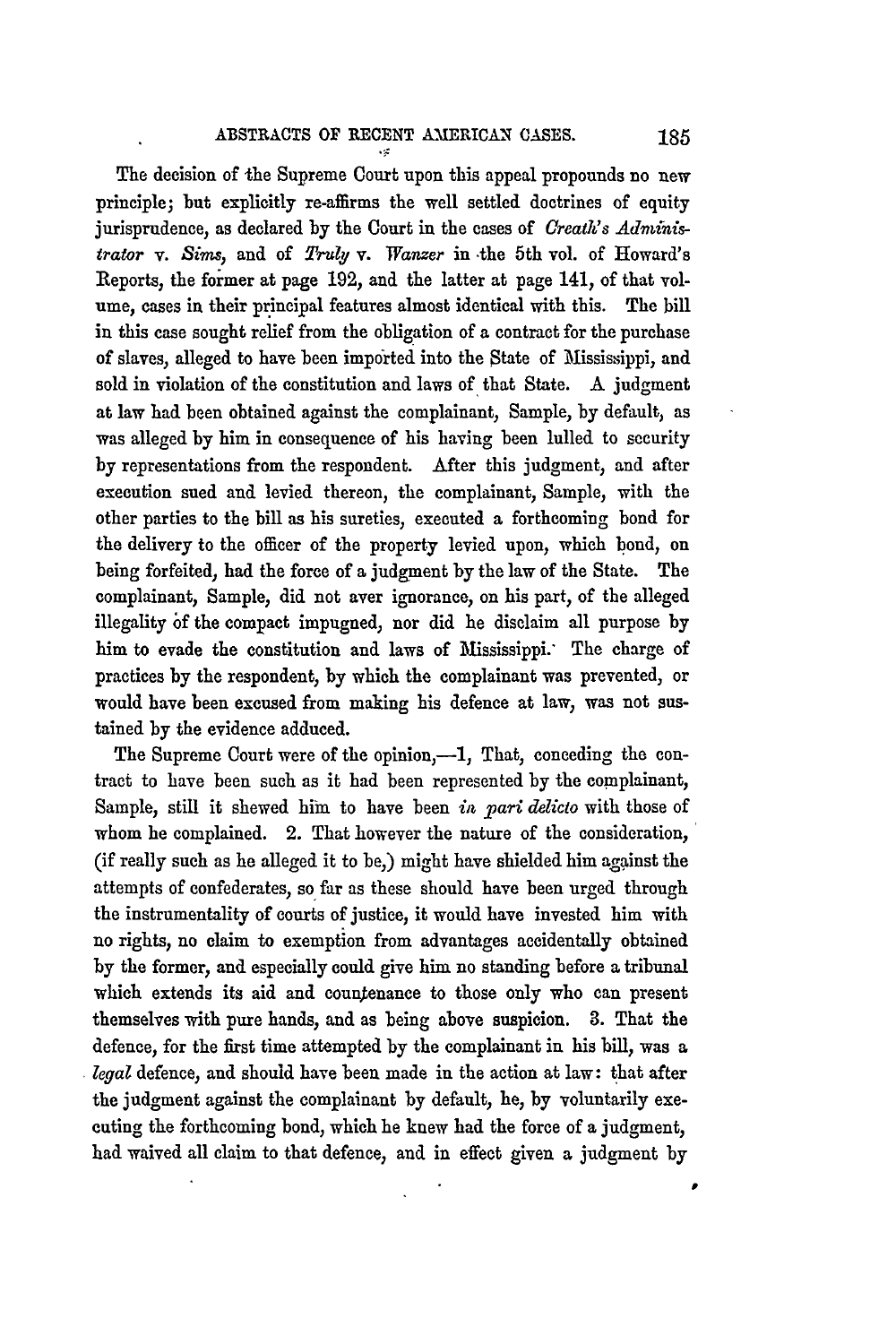## ABSTRACTS OF RECENT AMERICAN CASES. 186

confession. That after these proceedings, to permit the complainant to begin a contest which he had repeatedly declined, would **be** to permit him to falsify his formal and deliberate acts-would be subversive of the settled practice of the courts, and would lead to endless litigation. Sample, Appellant, v. Barnes, Appellee. Opinion per TANEY, C. J.

State Legislation--Constitutional Law. $-\Lambda$  state, under its general and admitted power to define and punish offences against its own peace and policy, may repel from its borders an unacceptable population, whether paupers, criminals, fugitives or liberated slaves; and, consequently, may punish her citizens and others, who thwart this policy, by harboring, scereting, or in any way assisting such fugitives.

It is no objection to such legislation, that the offender may **be** liable to punishment under the act of Congress for the same acts, when injurious to the owner of the fugitive slave.

The case of *Prigg v. The Commonwealth of Penn'a*, 16 Peters, presented the following questions, which were decided by the Court.

1st. That under and in virtue of the Constitution of the United States, the owner of a slave is clothed with entire authority, in every state in the Union, to seize and recapture his slave wherever he can do it without illegal violence or a breach of the peace.

2nd. That the government of the United States is clothed with appropriate authority and functions to enforce the delivery on claim of the owner, and has properly exercised it in the Act of Congress of 12th February, 1793.

3rd. That any state law or regulation which interrupts, impedes, limits, embarrasses, delays or postpones the right of the owner to the immediate possession of the slave, and the immediate command of his service, is void.

This Court has not decided that state legislation in aid of the claimant, and which does not directly nor indirectly delay, impede or frustrate the master in the exercise of his right under the Constitution, or in pursuit of his remedy given by the Act of Congress, is void. *Eells v. The State of Illinois.* Opinion per GRiER, J.

*Will-Fraudulent Debtor-Parties to Bill.*-A court of equity has jurisdiction of a bill against the administrator of a deceased debtor, and the person to whom real and personal property was conveyed by the deceased debtor, for the purpose of defrauding creditors.

In such a ease the Court does not exercise an auxilliary jurisdiction to aid legal process, and consequently it is not necessary that the creditor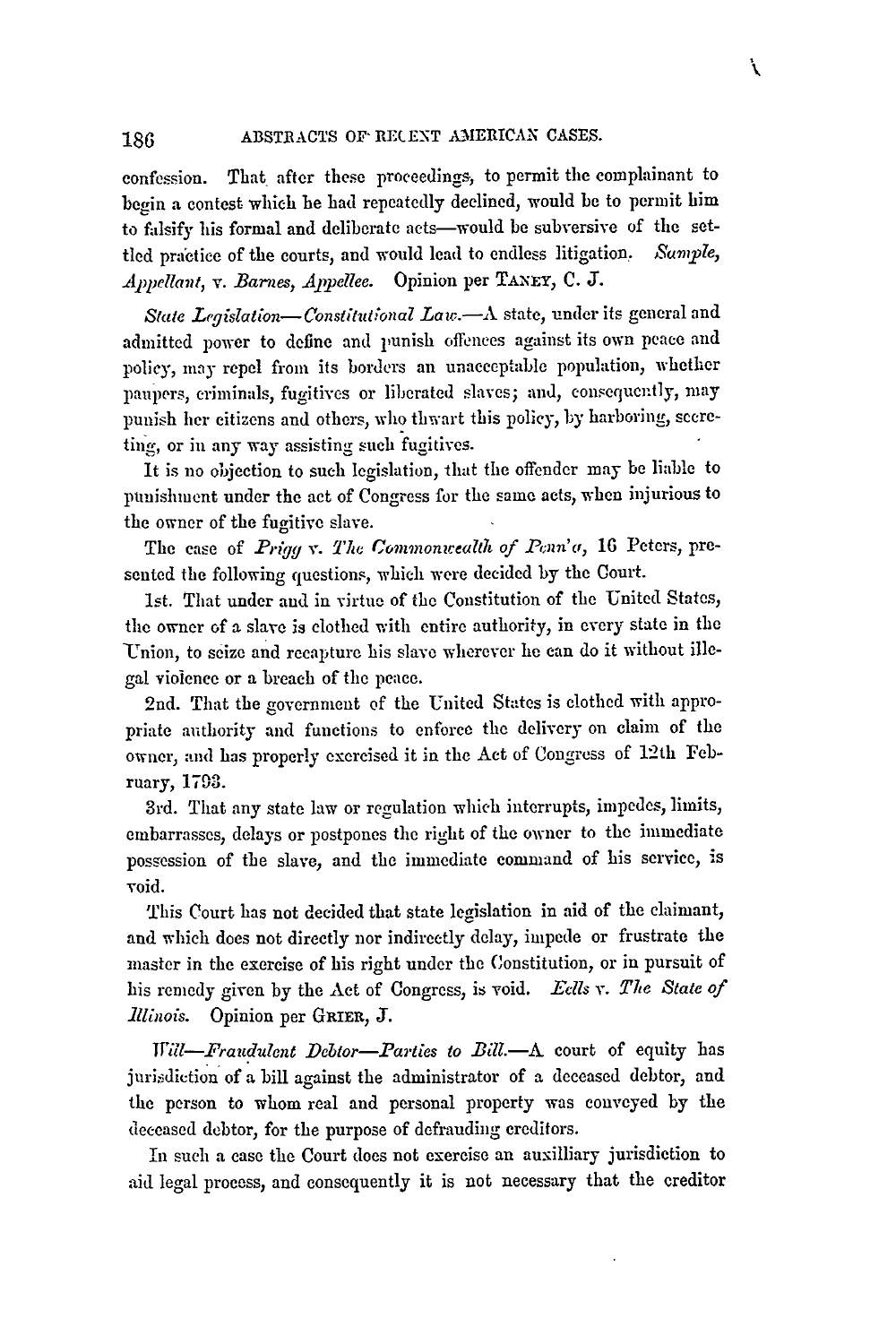should be in a condition to levy an execution, if the fraudulent obstacle should be removed.

It is proper to make a prior incumbrancer, who holds the legal title, and whose debt is payable, a party to the bill, in order that the whole title may be sold under the decree; for the purpose of such a decrce the prior incumbraneer is a necessary party; but the Court may order a sale subject to the incumbrance, without having the prior incumbrancer before it, and in fit cases it will do so. If the prior incumbrancer is out of the jurisdiction, or cannot be joined without defeating it, it is a fit cause to dispense with his presence, and order a sale subject to his incumbrance, which will not be affected by the decree. *Hagan v. Pope.* Opinion per **CURTIs, J.**

*War Contract-Neutrality-Lex loci.*-The plaintiffs, in September, 1836, during the war between Mexico and Texas, and before the independence of the latter was acknowledged by the United States, entered into a contract with the defendant, reciting "That the said parties of the first part, being desirous of assisting the said Gen. T. Jefferson Chambers, who is *now engaged* in raising, arming and equipping volunteers for Texas, and who is in want of means therefor, and being extremely desirous to advance the cause of freedom, and the independence of Texas, have agreed to purchase of said Chambers" certain lands, and to pay therefor the sum of \$12,500, in certain instalments. Chambers covenanted to hold the legal title to the lands in trust for the use of the plaintiff, and to convey the same with warranty, under the penalty of \$30,000 liquidated damages.

On demurrer to a bill to enforce the specific execution of this contract, and averring payment of the consideration, it was decided-Ist. That contracts **by** citizens of the United States, to furnish money to carry on a war by revolted subjects, against a government with whom we are at peace, will not be enforced by a court of equity.

**2d.** That this contract was in violation of -the neutrality laws of the United States, as it might fairly be inferred from the recitals, that the defendant was *then* engaged "in raising, arming and equipping volunteers for Texas" in the United States, and therefore void.

3d. That this contract, being made at Cincinnati, must, in deciding its validity, be judged by the laws of the United States, and not by those of Texas. *Bennett v. Chambers.* Opinion by **TANEY, 0. J.**

DANIELS and GRIER, Justices, dissented, on the ground that a contract to convey lands in Texas must be treated as a Texan contract, and its validity judged by the laws of Texas, which could not recognise such a defence.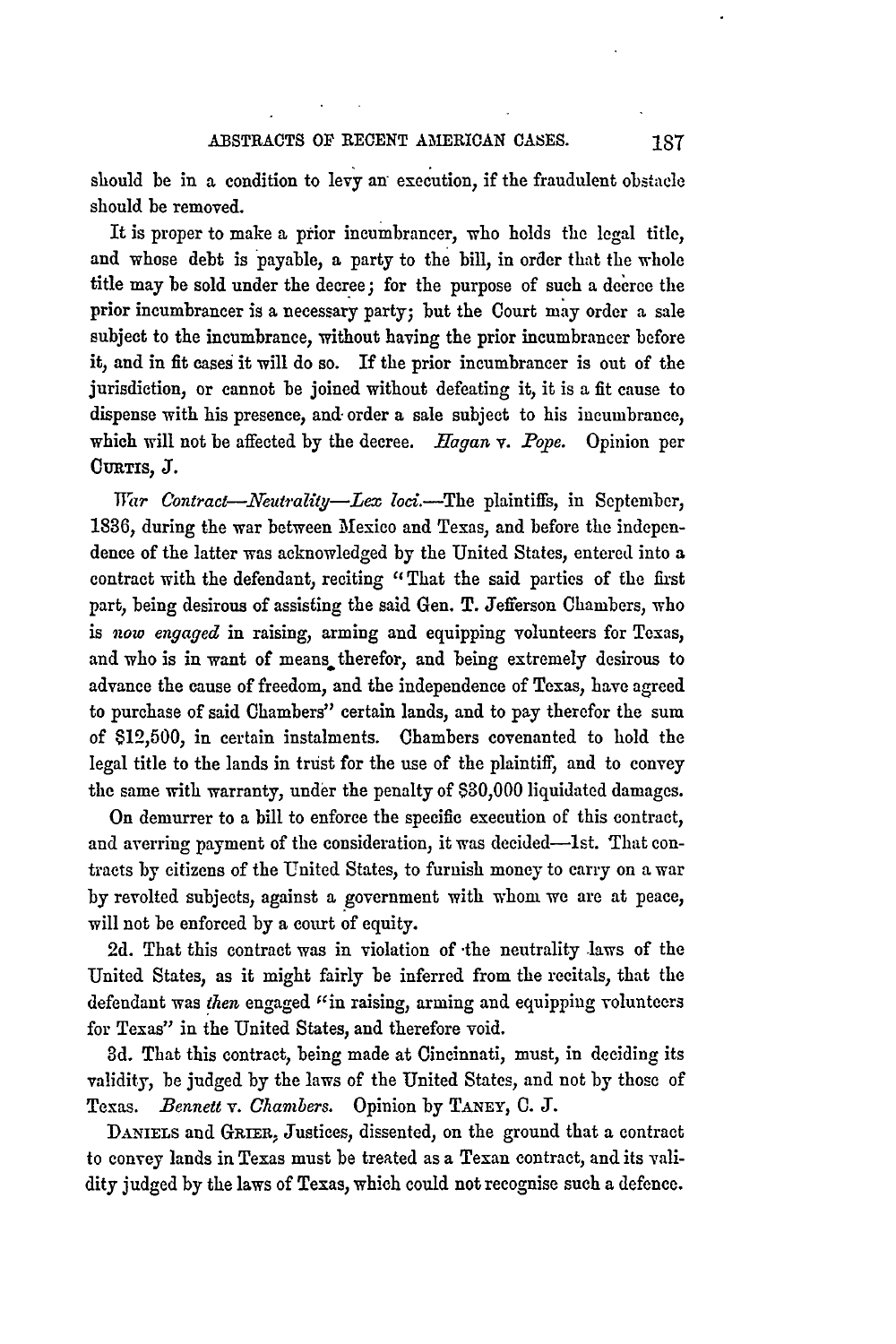## *Selections front32 Maine Reports.1*

*Abortion.-To* procure an abortion, as to a female, pregnant *but not quick* with child, was not, at the common law, an offence, if done with her consent. *Smith* v. State.

By our statute the procuring of an abortion is an offence, whether the child had quickened or not, and whether with or without the consent of the mother. *Ibid.*

*Bills and Promisory .'Motcs.-In* an action against **the** maker of a note, payable at a specified length of time after its date, brought by an indorsee, who obtained it for value before its apparent pay day, and without knowledge of mistake in its date, the maker, in order to establish a defence that the action was prematurely brought, is not allowed to prove, that by mistake the note bore a date earlier than the day upon which it was actually made. *Huston v. Young.*

A subscribing witness to a note need not write thereon for what purpose he affixes his signature. *Farnsworth v. Rowe.*

If one write his name on the note, at- the place commonly used for attestations, the presumption is, that he writes it, not as a maker of the note, but as a subscribing witness. *Ibid.*

There is no presumption in law that an *unnegotiable* note, of the same amount of a pre-existing book debt, and taken for the debt, was received *as 2ayment* of the debt. *Bartlett v. 'lMayo.*

The recovery and payment of a judgment upon the account would bar an action upon the note. *bild.*

In such an action, if it appear that such a note was given, it is not necessary that the plaintiff produce the note or account for its loss. *ibid.*

*Consideration.-To* support an action upon a written agreement to **pay** the debt of another, a consideration for the contract must be proved. *Cutler v. Everett.*

From an agreement on a separate paper, to be responsible for the payment of a note, though of the same date, described as having been given by a third person, no inference of a consideration is to be drawn. *Ibil.*

'We are indebted for the following abstracts to Mr. Reddington, the State Reporter of Maine, who has obligingly furnizhed us with the sheets of his forthcoming volume. The abstracts shall be continued in our next number.